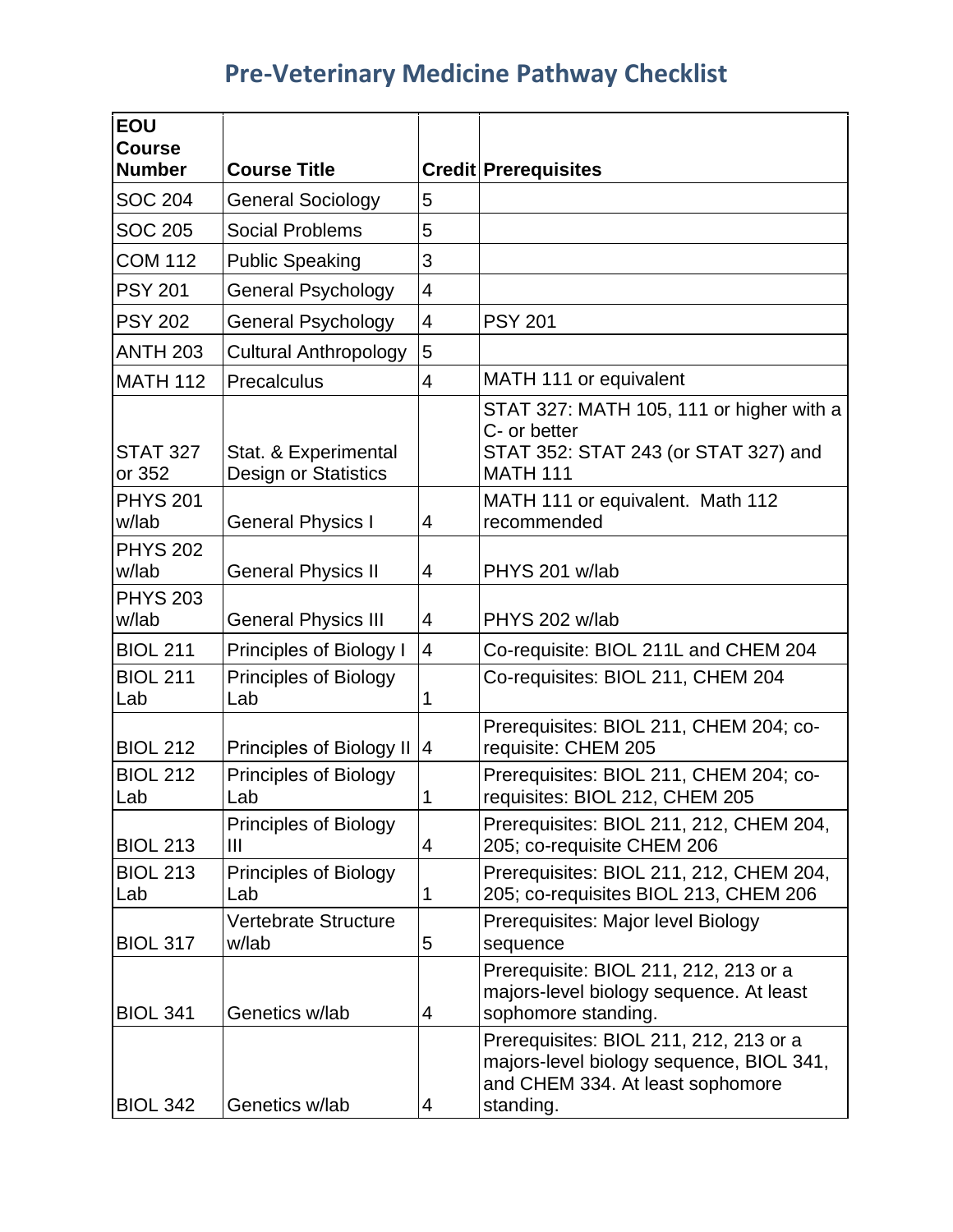## **Pre-Veterinary Medicine Pathway Checklist**

| <b>BIOL 445</b>                   | Immunology                                                  | 3              | BIOL 211, 212, 213 or a majors-level<br>biology sequence and CHEM 334. At least<br>Junior standing. |
|-----------------------------------|-------------------------------------------------------------|----------------|-----------------------------------------------------------------------------------------------------|
| <b>BIOL 432</b>                   | <b>Animal Physiology</b><br>w/lab                           | 5              | <b>BIOL 431</b>                                                                                     |
| <b>BIOL 462</b>                   | <b>Cellular Neurobiology</b>                                | 3              | <b>BIOL 431</b>                                                                                     |
| <b>CHEM 204</b><br>w/lab          | <b>General Chemistry I</b>                                  | 5              | HS CHEM or consent of instructor & MATH<br>111 (can be taken concurrently)                          |
| <b>CHEM 205</b><br>w/lab          | <b>General Chemistry II</b>                                 | 5              | CHEM 204 or consent of instructor, MATH<br>112 or equiv. recommended.                               |
| <b>CHEM 206</b><br>w/lab          | <b>General Chemistry III</b>                                | 5              | CHEM 205 or equivalent                                                                              |
| <b>CHEM 334</b>                   | <b>Organic Chemistry I</b>                                  | $\overline{4}$ | CHEM 205 or equivalent                                                                              |
| <b>CHEM 335</b><br>& 338          | <b>Organic Chemistry II</b><br>w/lab                        | 5              | CHEM 334 or equivalent                                                                              |
| <b>CHEM 336</b><br>& 339          | <b>Organic Chemistry III</b><br>w/lab                       | 5              | CHEM 335 & 338                                                                                      |
| <b>CHEM 450</b>                   | <b>Structural</b><br>Biochemistry                           | $\overline{4}$ | <b>CHEM 336</b>                                                                                     |
| <b>CHEM 451</b><br>& 454          | <b>Metabolic Chemistry &amp;</b><br><b>Biochemistry Lab</b> | 6              | <b>CHEM 450 Structural Biochemistry and</b><br>CHEM 336 or equivalent or consent of<br>instructor.  |
| <b>Optional</b><br><b>Courses</b> |                                                             |                |                                                                                                     |
| <b>BIOL 231-</b><br>232           | 1 full year of Human<br>Anatomy & Physiology<br>w/labs      | 12             | Math 070 or higher                                                                                  |

It is highly recommended that students also take courses in Animal Nutrition or complete an Animal Science minor through the EOU partnership with OSU. Student must meet with an OSU advisor in order to map out requirements for the AS minor.

The courses listed on this check list include the most commonly required veterinary medicine prerequisites and students typically must also complete a Baccalaureate degree in addition to these courses.

> \*\*\*The pre-veterinary medicine curriculum at EOU is designed to meet the requirements for admission to schools of veterinary medicine. Additionally, the curriculum is designed to prepare students for the Graduate Record Examination (GRE) or Medical College Admission Test (MCAT) required by most schools of veterinary medicine. Students are strongly encouraged to work closely with their advisor when choosing appropriate coursework.